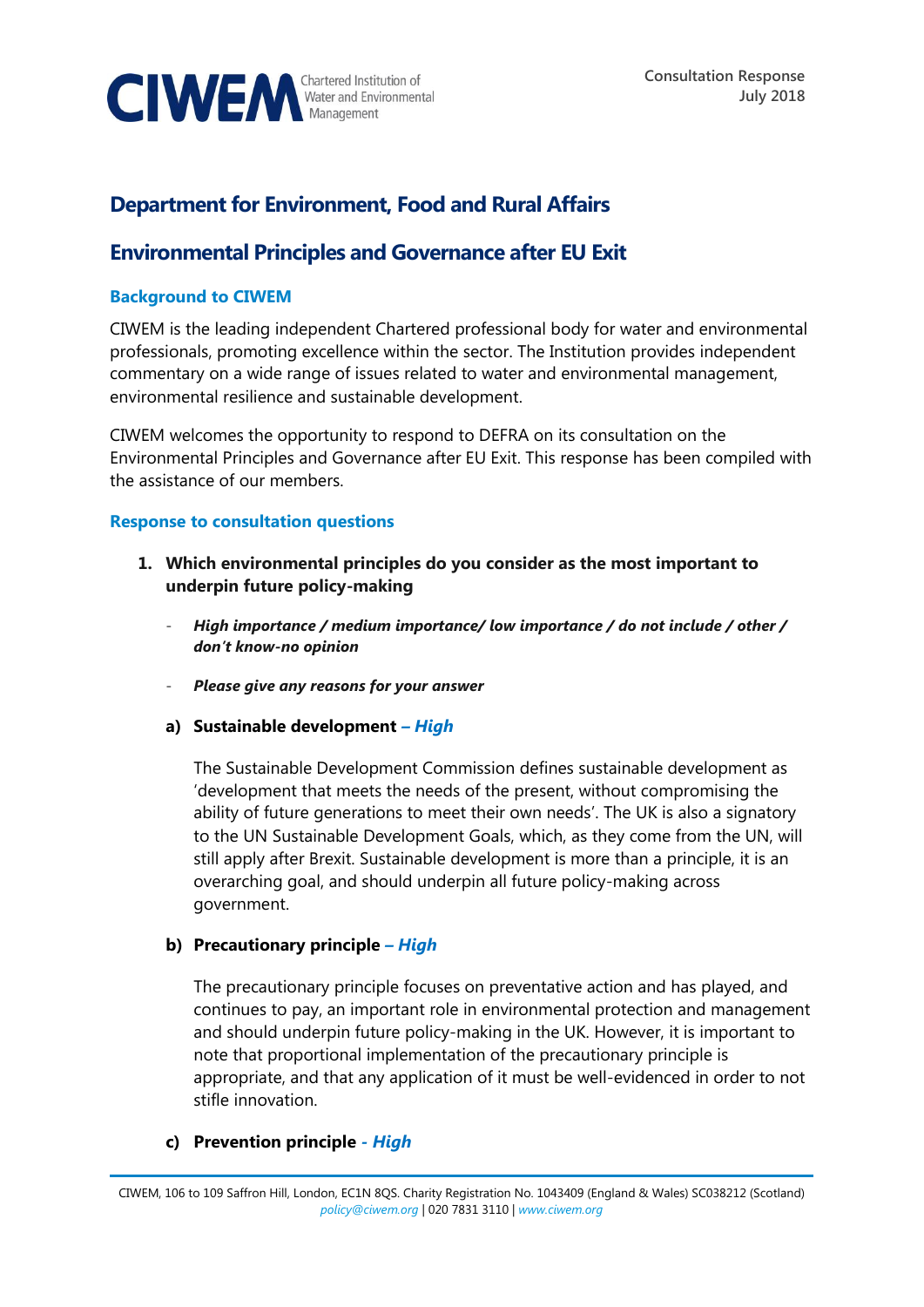- **d) Polluter pays principle** *- High*
- **e) Rectification at source principle** *- High*
- **f) Integration principle** *- High*

## **g) Other not listed** *- Access to justice in relation to environmental matters and non-regression*

CIWEM considers that it is not appropriate to prioritise any of the environmental principles over others. They are a suite of principles which have evolved over time and are complimentary to each other. Their importance is entirely contextual and will vary depending on the circumstances in which they are being applied, therefore there is no valid reason to prioritise the principles.

We strongly support the inclusion of the environmental principles in primary legislation. There must be no rollback on the principles we have now as minimum standards of environmental protection and therefore the inclusion of a nonregression principle in the Bill would also be desirable.

CIWEM considers that the principle of access to justice in relation to environmental matters to be very important and is pleased that it will be included in the forthcoming Environment Bill following the amendment to the EU Withdrawal Act. The only existing system in the domestic framework for members of the public to hold the government to account is Judicial Review, which is financially and practically unavailable to many. The new environmental governance mechanisms must allow the public and other bodies to initiate complaints free of charge, as is currently the case with the European Commission.

[201]

- **2. Do you agree with these proposals for a statutory policy statement on environmental principles (this applies to both Options 1 and 2)?**
	- *Yes*
	- *No*
	- *Other response*
	- *Don't know/no opinion*

CIWEM is pleased that the government is committed to transferring the environmental principles into UK law through the amendment to the EU Withdrawal Act, and that they will continue to shape our environmental policy post-Brexit. Clarity must be provided regarding their definition and appropriate application, so it is important that any policy statement regarding the environmental principles clearly and explicitly details how they should be applied. The policy statement must also be scrutinised and approved by Parliament.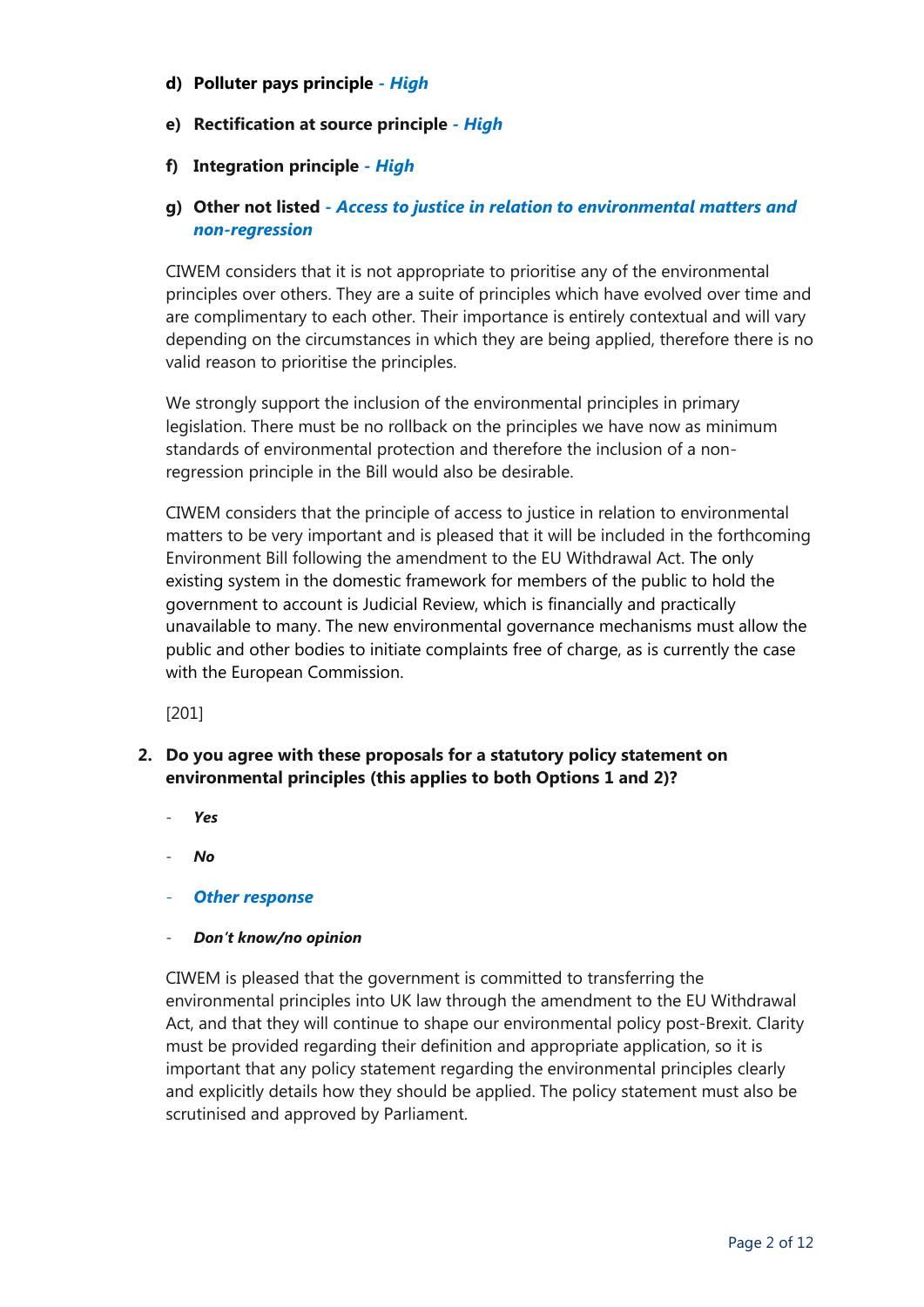We consider that the proposal to "balance environmental priorities alongside other national priorities, such as economic competitiveness, prosperity and job creation to provide sustainable development overall" in paragraph 40 is insufficiently ambitious. There is no economy, prosperity or jobs without the natural resources and capital provided by the environment, and their protection is provided by adherence to the environmental principles. Furthermore, sustainability-based government policy in a range of areas, including energy, health and transport can positively affect public spending and provide our industries and business with an international competitive advantage. Well-designed environmental regulations, and the clarity they provide, support and fuel economic growth, and there is no need to compromise long-term environmental protection for short-term, unsustainable economic growth. A healthy environment inevitably leads to a healthy society and economy (and conversely an unhealthy environment undermines these). Therefore, there is no need for the application of the environmental principles to be balanced with other priorities.

[206]

- **3. Should the Environmental Principles and Governance Bill list the environmental principles that the statement must cover (Option 1) or should the principles only be set out in the policy statement (Option 2)?**
	- *Option 1 – Environmental principles listed on the bill*
	- *Option 2 – Environmental principles only set out in the policy statement*
	- *Other response*
	- *Don't know/no opinion*

The environmental principles have underpinned and informed the development of our environmental legislation and are a fundamental reason behind improvements to our environment and natural habitats in recent decades.

In order to put in place the protections required to 'leave the environment in a better state than we inherited it', as the Government has stated is its aim, the principles must be enshrined into UK law. Their inclusion only via a policy statement is wholly inadequate and risks their being discarded the moment they become challenging or perceived as any kind of limit to delivery of other objectives, such as economic growth. As such, CIWEM is pleased that the Government has been committed to enshrining the principles in law through the amendment to the EU Withdrawal Act.

Listing the environmental principles in a policy statement only would be a significant weakening of their current status. The principles would no longer have to be observed in the decision-making process, they would effectively become advisory only.

The wording of the Bill should be such that ministers of the Crown and all public bodies with the power to exercise authority in environmental management should be required to act in accordance with the principles listed in the Bill as well as the policy statement, and not just 'have regard to the policy statement', which would be a significant weakening of their current legal status within EU law.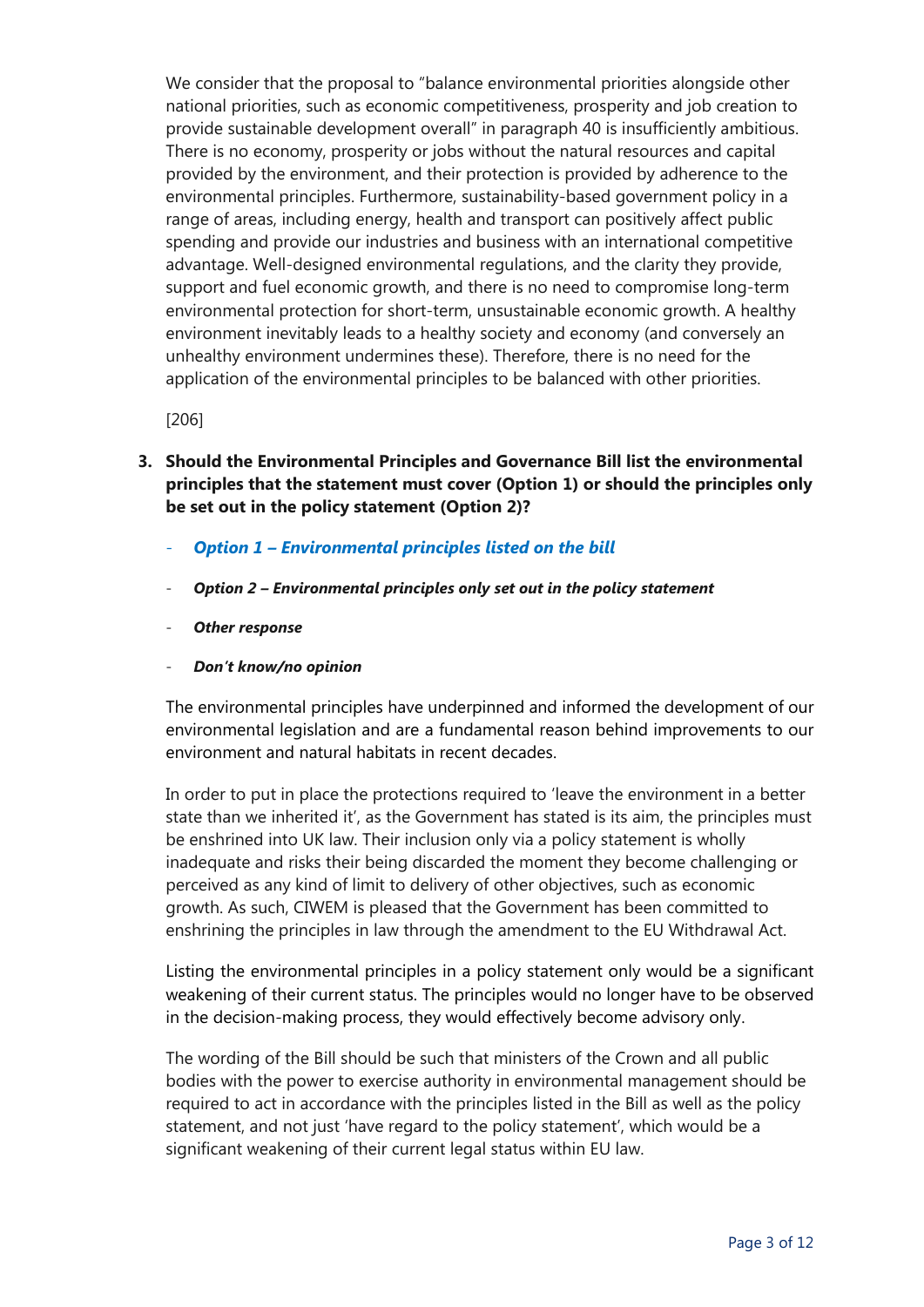The consultation documents states that not including the principles in primary legislation would "offer greater flexibility for Ministers to adopt different principles in their policy statement as scientific knowledge and understanding of the nature of the environmental challenges facing this country and the wider world evolves". However, it would also leave the protection of the environment to the whim of the current and any future government. Principles take time to evolve and do not change so rapidly that changes can't be accommodate through further legislation, and the commitment to list them in legislation is entirely appropriate.

[316]

- **4. Do you think there will be any environmental governance mechanisms missing as a result of leaving the EU?**
	- *Yes, I agree with the assessment in the consultation document*
	- *I think the governance gap will be greater in some areas than that described in the consultation document*
	- *I think the governance gap will be less in some areas than that described in the consultation document*
	- *I do not think there will be any environmental governance mechanisms missing as a result of leaving the EU*
	- *Don't know/no opinion*
	- *Other response*

Currently, the European Commission provides the scrutiny function and the CJEU provides legal enforcement, and this system holds the government of member states to account on their implementation of environmental law. The Government has stated that once the UK leaves the EU, the UK will no longer be a party to EU Treaties, nor will it be under the jurisdiction of the CJEU, leading to a significant governance gap, as the consultation document states 'existing domestic mechanisms do not themselves meet our ambitions'. CIWEM believes that the proposals in the Government's consultation are not adequate to meet the enforcement and governance gaps in environmental protection left by leaving the European Union.

The new environmental body must have as a minimum the same powers as the existing arrangements to meet the ambition for a 'world-leading body' and to maintain standards of environmental protection. Unfortunately, the proposals in the consultation fall far short of replicating the existing governance framework.

As proposed, the body does not have the power to hold the Government properly to account through the legal system, it only has the ability to issue non-binding advisory notices with no legal repercussions were they to be ignored.

The gap in environmental governance mechanisms as is currently proposed would risk significant harm and damage to the environment as a result of removing the serious consequences associated with failure to comply with environmental laws.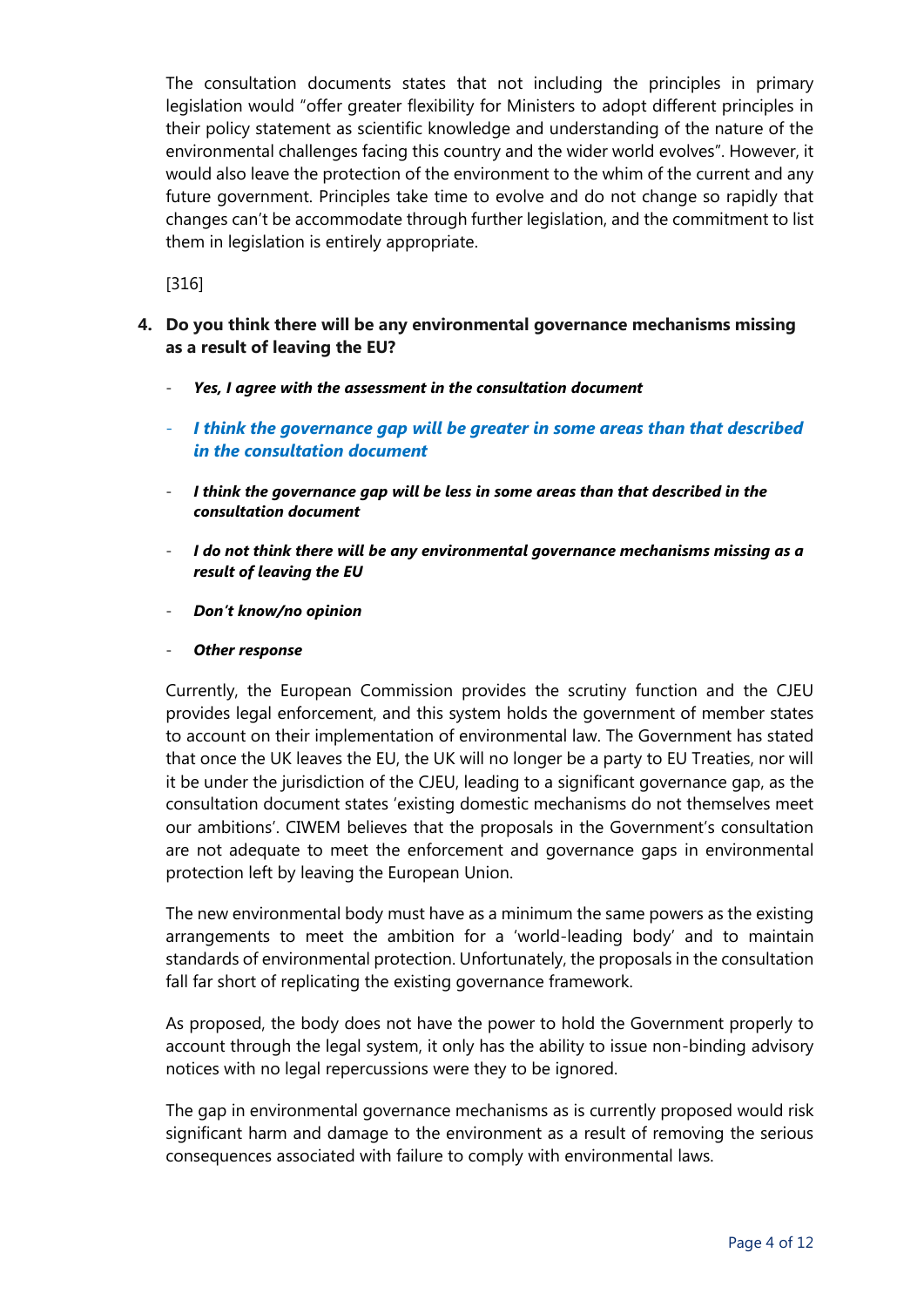CIWEM believes that the new environmental body needs to do more than scrutinise and advise. The role of such a body will be central to the regulation and enforcement of the implementation of environmental law and must have 'more teeth', in order to do its job effectively.

[275]

- **5. Do you agree with the proposed objectives for the establishment of the new environmental body?**
	- *Yes / no / partially, but with amendments / don't know – no opinion*

## **a) Act as a strong, objective, impartial and well-evidenced voice for environmental protection and enhancement** *– Yes*

This is essential. The new body must be adequately funded, and appropriately staffed by legal, technical, scientific and economic experts in order to function as a strong, objective and well-evidence body.

## **b) Be independent of government and capable of holding it to account –** *Partially, but with amendments*

The new environmental body must be accountable to Parliament and not to government, in order to establish its genuine independence. It must have the power to hold the government properly to account through the legal system, and the power to levy fines.

#### **c) Be established on a durable, statutory basis** *– Yes*

The new environmental body must be accountable to Parliament, and its funding must be secure and proportionate to its sizeable remit. It must only be dissolvable through an Act of Parliament.

## **d) Have a clear remit, avoiding overlap with other bodies** *– Yes*

The new environmental body must have a clear scrutiny, enforcement and regulatory remit. However, the regulatory scrutiny and enforcement actions undertaken by existing statutory bodies, for example the Environment Agency, must not be duplicated, but rather strengthened and supported.

The consultation states that the new environmental body might not consider climate change because such a focus would overlap with the remit of the Committee on Climate Change. CIWEM believes that the new environmental body should enforce compliance with climate change law and hold the Government to account on this issue. This is not a function that is currently the remit of the CCC, which only has an advisory role. This is an example of where the new body can add value to those bodies with common scope but distinct remits.CIWEM advocates that the remit of the new environmental body should be UK-wide, and it should be co-designed and co-created with all of the devolved administrations, enabling environmental protections and baseline standards to be set across the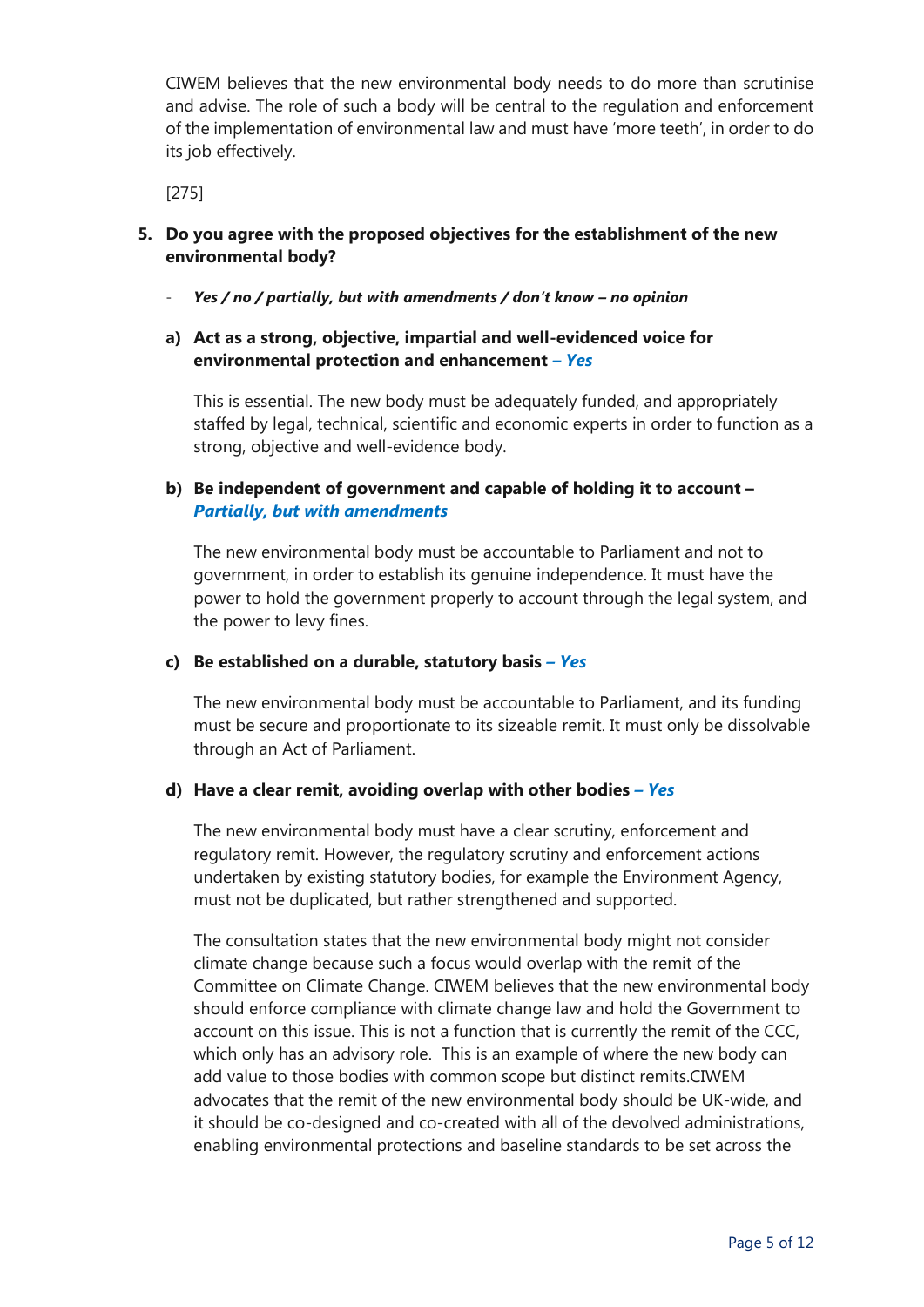UK. Environmental issues do not respect political and geographical boundaries, and neither should efforts to protect it. Discussions amongst the four nations on the new governance framework should begin in earnest, for it to be truly cooperative and co-designed, and so as not to impose a framework devised solely in Westminster.

## **e) Have the powers, functions and resources requited to deliver that remit** *– Yes*

The powers of the new environmental body must be extended to give it real power to properly hold the government and other public bodies to account through the legal system. Its funding must be proportionate and secure so as not to undermine its ability to function effectively within its remit.

## **f) Operate in a clear, proportionate and transparent way in the public interest, recognising that it is necessary to balance environmental protection against other priorities** *– No*

This objective weakens the previous ones by calling for environmental protection to be balanced against other government priorities. Whilst it is clearly very important that the new body is transparent, the caveat to the statement undermines the latest thinking on sustainability where win-win-win (economic, social and environmental) solutions should be sought rather than being detrimental to the environment. Well-designed environmental regulation and oversight are demanded by business for the clarity and long-term stability they provide, and support and fuel economic growth.

**g) Other objective not listed**

## **6. Should the new body have functions to scrutinise and advise the government in relation to extant environmental law?**

### *Yes / no / don't know – no opinion / other response*

The new body should certainly have the power to scrutinise, advise and also enforce the government and public authorities' implementation of extant environmental law, on the issues currently under the jurisdiction of the institutions of the European Union.

[38]

**7. Should the new body be able to scrutinise, advise and report on the delivery of key environmental policies, such as the 25 Year Environment Plan?**

*Yes / no / don't know – no opinion*

**a) Annual assessment of national progress against the delivery of the ambition, goals and actions of the 25 Year Environment Plan** *– Yes*

The 25 Year Environment Plan is the key policy for the government for the longterm protection and enhancement of our environment, and in line with the ambition of establishing a "new, world-leading, independent statutory body to give the environment a voice, championing and upholding standards as we leave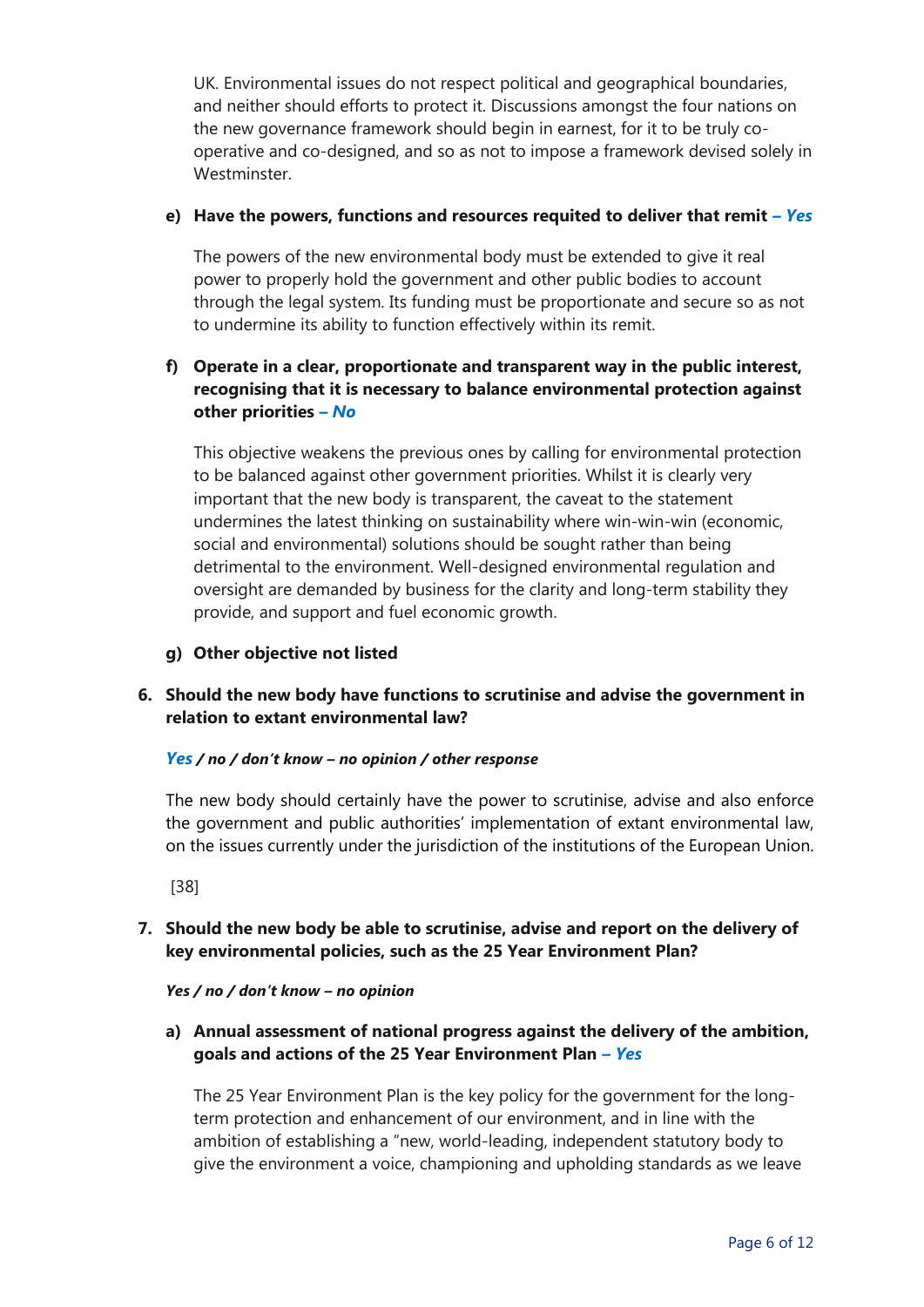the EU", the new environmental body should scrutinise, advise and report on its delivery and the state of the environment annually. This would allow for proper and appropriate monitoring on its progress and success, and identify areas for prioritisation. Doing less than scrutinising policy would create a credibility gap in the establishment of such a body.

[104]

## **b) Provide advice when commissioned by government on policies set out in government strategies and other published documents and how they are being implemented** *– Yes*

The new environmental body should be able to assess performance and compliance against environmental policy objectives, milestones and targets.

### **c) Respond to government consultations on potential future policy** *– Yes*

As an expert body, it should be a statutory consultee on potential future policy to ensure they are in line with the environmental principles.

### **d) Other response**

## **8. Should the new body have a remit and powers to respond to and investigate complaints from members of the public about the alleged failure of government to implement environmental law?**

### *Yes / no / other response / don't know – no opinion*

Once the UK leaves the jurisdiction of the European Commission and the CJEU, the only existing system in the domestic framework for members of the public to hold the government to account is Judicial Review, which is financially and practically unavailable to many. The new environmental body must allow the public and other bodies to initiate complaints free of charge, as the European Commission currently allows. We suggest that it would then be for the body to consider whether these complaints are reasonable, and whether they warrant further investigation and escalation, and that its funding should be proportionate for this remit.

[94]

## **9. Do you think any other mechanisms should be included in the framework for the new body to enforce government delivery of environmental law beyond advisory notices?**

*Include / exclude / partially include but with amendments / don't know – no opinion*

### **a) Binding notices** *– Include*

Without the ability to issue binding notices, the new body will not have the necessary 'teeth' to truly hold the government to account and to act as a deterrent against poor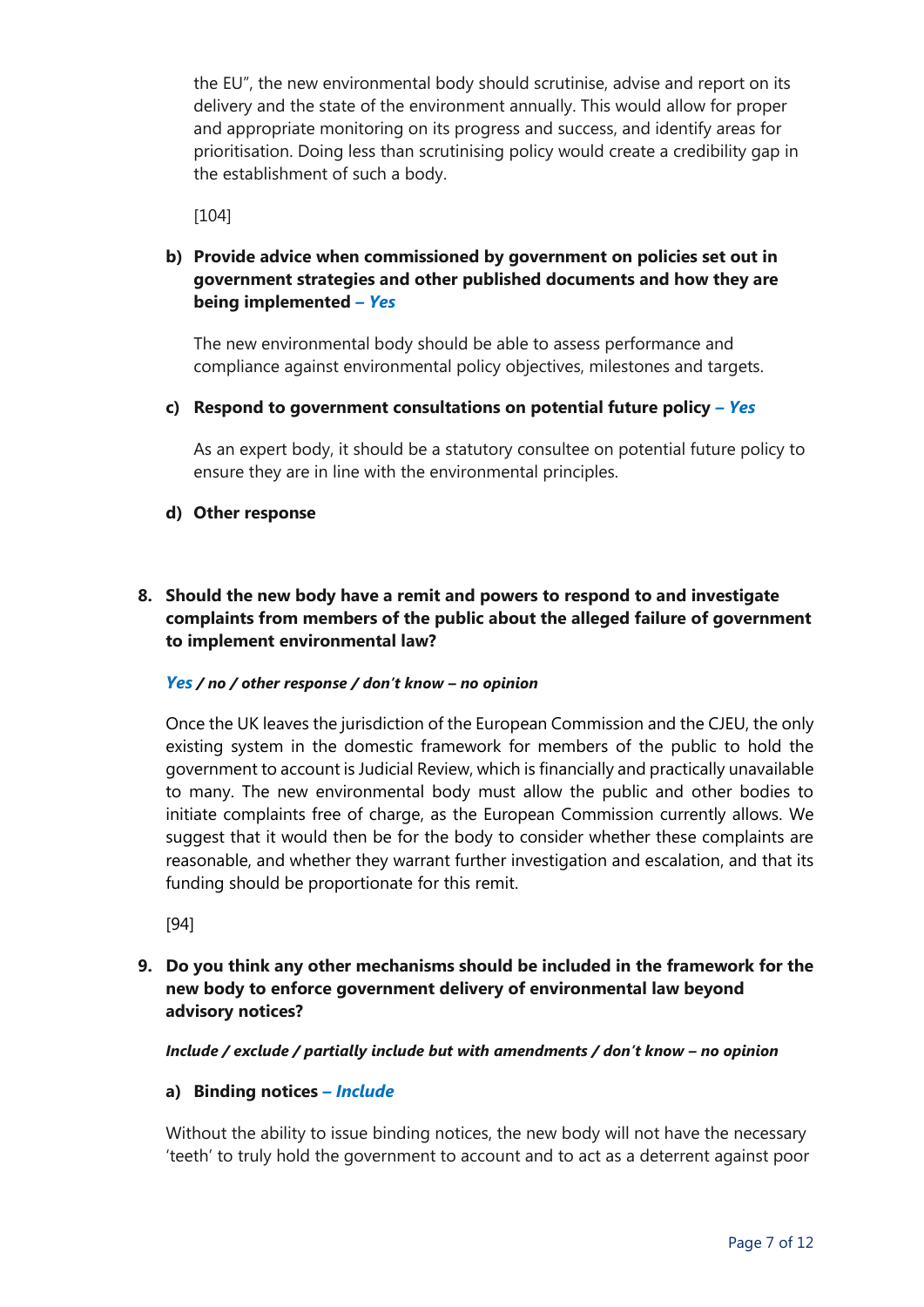environmental management. The new body should be an enforcement body not just an advisory body (as Committee on Climate Change is, for example), to replace the enforcement function the UK will no longer be subject to when we leave the EU.

## **b) Intervention in legal proceedings** *– Include*

This would enable the body to add value to proceedings initiated by other parties, through its role as an expert body.

## **c) Agree environmental undertakings** *- Include*

Environmental undertakings are a civil penalty which allow the offender to restore and remediate any environmental damage that they have caused, either directly or through compensation for damage by a donation to a project of similar environmental benefit. The new environmental body should have the power to agree these as part of their options for enforcement in a system of escalation.

## **d) Other powers not listed above** *– powers to levy fines*

The new body should hold a range of effective enforcement powers in a system of escalation to use at its discretion, starting with informal discussions with relevant ministers, governmental departments and public authorities as appropriate, leading to advisory notices, binding notices, legal action and ultimately a fine.

In order to replicate the existing system, the new environmental body must have the power to levy fines at those who have been found in breach of environmental law. The risk of reputational damage is not enough of a deterrent to encourage sound implementation of environmental law, as the current ongoing case against the UK being brought before the CJEU clearly demonstrates. Economic sanctions are required to give the new body adequate authority and 'teeth'. Any funds collected should be ringfenced and used for environmental enhancement projects.

It is envisaged that fines would be levied rarely, and only as a last resort once a system of escalation had been exhausted and unsuccessful.

The new environmental body must have at least the same powers as the existing arrangements to meet the ambition for a 'world-leading body' and to ensure increased standards of environmental protection can be achieved. Unfortunately, the proposals in the consultation fall far short of the Government's commitment to not weaken environmental protections after Brexit.

[219]

## **10. The new body will hold national government directly to account. Should any other authorities be directly or indirectly in the scope of the new body?**

*Yes / no / don't know – no opinion*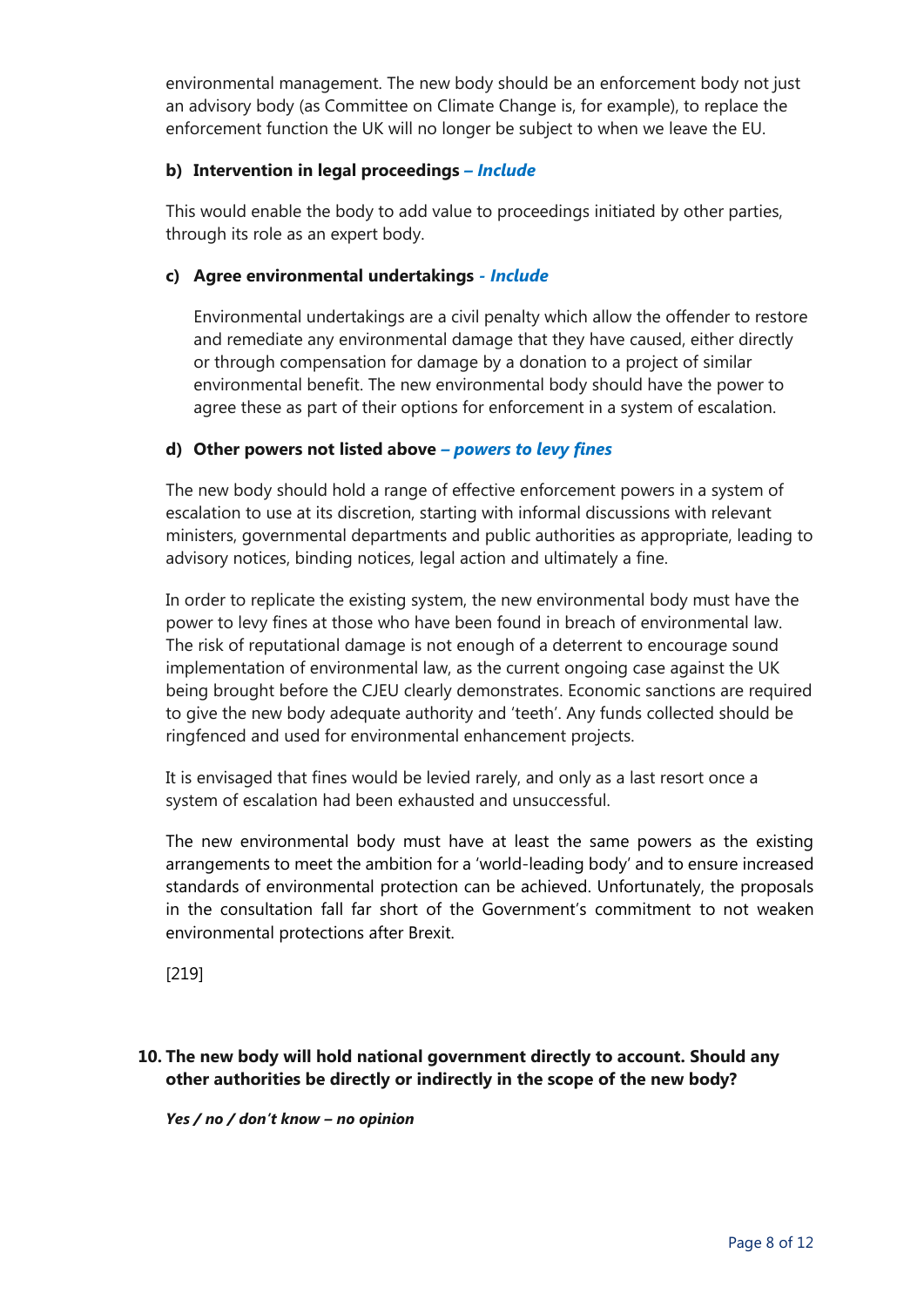## **a) Non-Ministerial Departments (NMDs) and Non-Departmental Public Bodies (NDPBs) – please state which should be directly in scope** *– Yes*

The new body's remit must cover all public bodies with environmental management authority. This arrangement would do no more than recognise properly that many Government functions are now exercised by arm's length bodies, NMDs and NDPBs, especially in the area of regulatory compliance and enforcement, and all of these have independent roles, responsibilities and activities that could potentially cause environmental harm, so they too must be able to be held accountable for their actions.

### **b) Local authorities – please state which should be directly in scope** *– Yes*

It is at local authority level that a vast amount of environmental law and policy is implemented 'on the ground', so the new body should be able to scrutinise and advise on this.

### **c) Other public bodies – please state which should be directly in scope**

## **d) Other response** *– Yes*

The jurisdictional scope of the new body should extend to all four countries of the United Kingdom, and not just England. Environmental issues do not respect political borders and boundaries, and so efforts to protect it shouldn't either. It is vital that the new environmental body has a high level of co-design and co-ownership across all devolved authorities, with multiple accountabilities and decisions being made at the appropriate scale. The joint framework should be considered the minimum baseline which does not hinder any government in setting and enforcing higher standards.

## **11. Do you agree that the new body should include oversight of domestic environmental law, including that derived from the EU, but not of international environmental agreements to which the UK is party?**

*Include all / include some / exclude / don't know – no opinion / other response*

### **a) EU environmental law retained under the EU (Withdrawal) Bill** *– Include all*

Currently, EU environmental law is subject to the system of scrutiny and enforcement provided by the European Commission and the Court of Justice of the European Union. After the UK leaves the EU, and is no longer under their jurisdiction, in order to avoid a governance gap and create so-called 'zombie legislation' which is no longer monitored or enforced, the new body must have the power to oversee, monitor, scrutinise and enforce the implementation and delivery of these retained laws.

### **b) Domestic environmental law not based on EU legislation** *– Include all*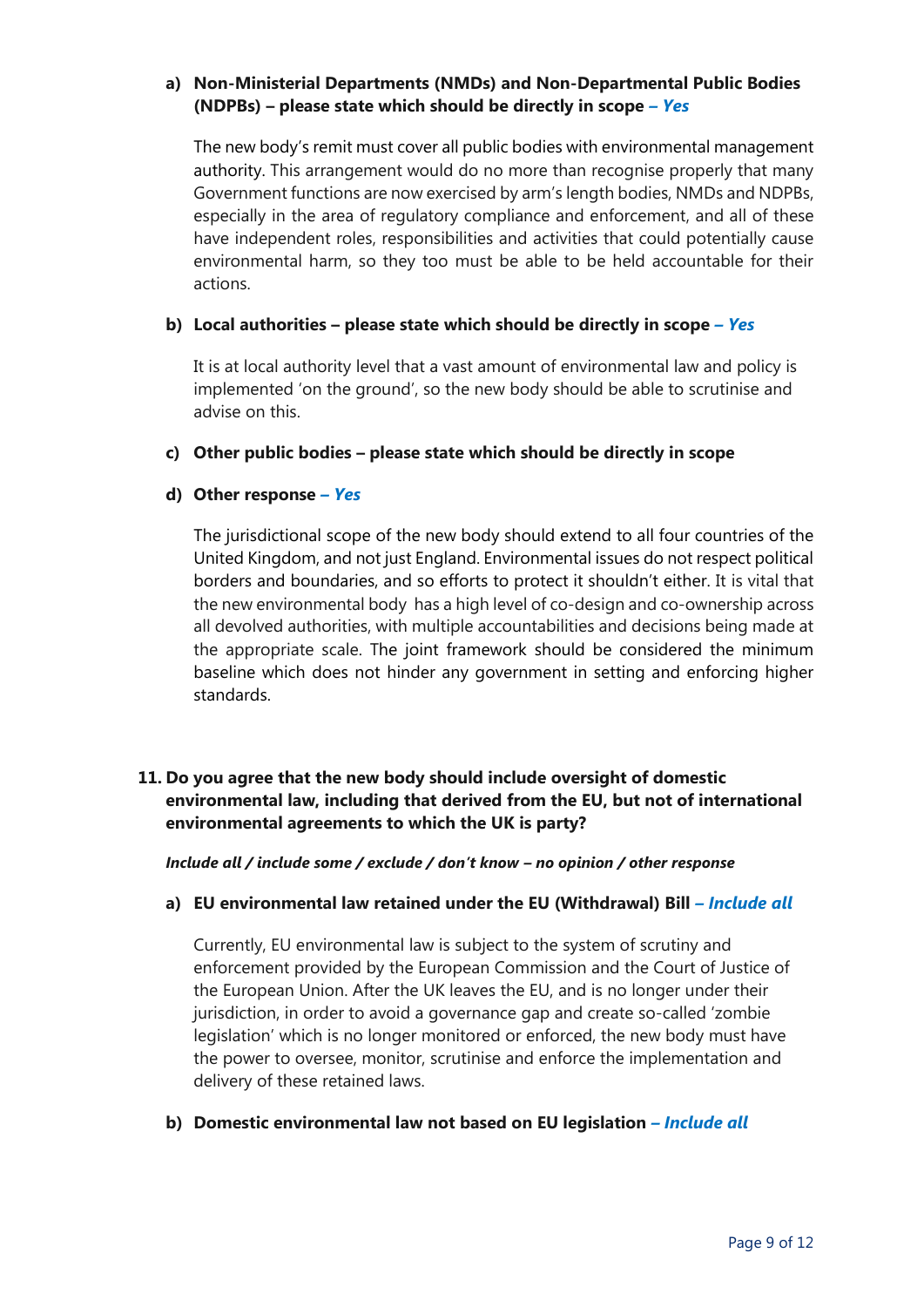Any new environmental law, including the forthcoming Environment Act, will not be subject to vital scrutiny and enforcement of its implementation and delivery, so it is essential that the new body has the power to do this to ensure continued environmental protection, and achieve the aim of being a 'world-leading' body. It would be a clear oversight if domestic environmental law was excluded from the remit of the new body.

### **c) International environmental law** *– other response*

The new body should have the power to scrutinise and advise on implementation and delivery of international environmental agreements, and make recommendations to the relevant international committee charged with overseeing it.

### **12. Do you agree with our assessment of the nature of the body's role in the areas outlined above?**

#### *Agree / disagree / partially agree – disagree / other / don't know – no opinion*

### **a) Climate change** *– disagree*

CIWEM considers that the decision to exclude climate change from the remit is problematic. Climate change benefits from strong legal protection through the Climate Change Act 2008, and the Committee on Climate Change has a wide remit and 'teeth' as an advisory body to Parliament.

However, the Committee on Climate Change is only an Advisory Committee. Whilst it has a strong framework to address climate change mitigation and adaptation, it does not have the power to hold the Government to account on its actions. Therefore, not including climate change in the remit of the new body risks leaving the enforcement of climate change law weaker than the rest of environmental law. The new body should not replicate the monitoring, scrutiny and advice functions of the CCC, but should have the power to hold government and public bodies to account through the legal system over their implementation of it.

The consultation document states that 'responsibility for most climate change policy and legislation falls under the responsibility of the Department for Business, Energy and Industrial Strategy'. However, Defra has responsibility for climate change adaptation, which is a fundamental aspect of climate change policy. Regardless of departmental responsibility, explicitly writing climate change out of the remit of the new body is wholly unacceptable. Environmental policy and legislation must be implemented using a cross-governmental approach to be effective. The new body must have jurisdiction over any relevant government department and not only Defra, Government departments and their remits are subject to change. Including climate change law under the remit of the new body is also sound future-proofing for any future climate legislation.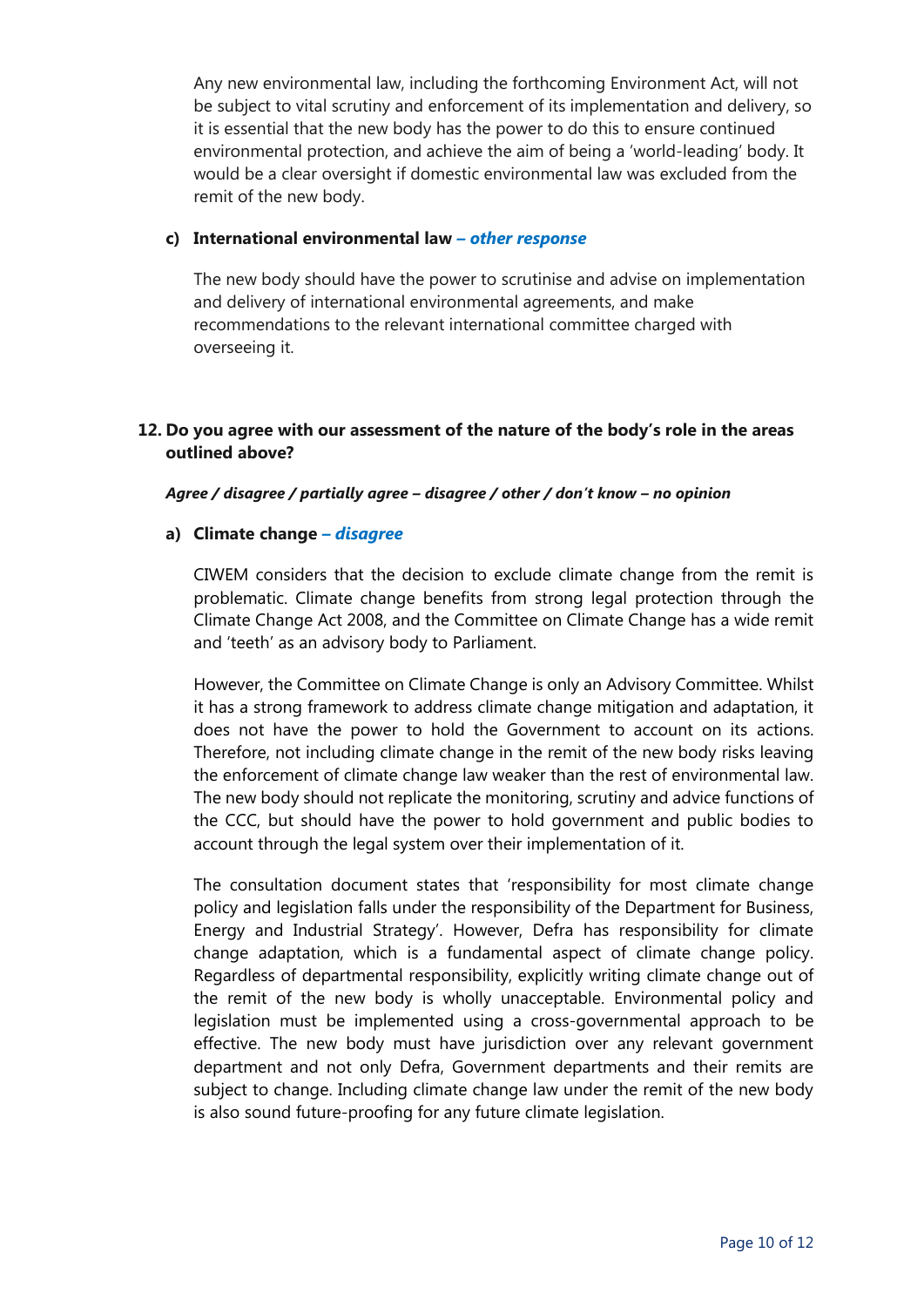Climate change is a key factor in environmental harm. Many environmental policies result in benefits to climate and vice versa, so to not include it in a ground-breaking and world-leading new environmental body is remiss. Including climate change law in the remit of the new statutory body would ensure its status as a vital part of an environmental protection programme and ensure it has the same level of protection as the rest of environmental law.

[357]

## **b) Agriculture** *– Other*

CIWEM agrees with the proposal that EU derived laws relating to agriculture should be within the scope of the new body, and that it should be given wider policy functions to assess delivery of the 25 Year Environment Plan, and therefore the agriculture measures within it. Whilst it is important that the new body has the power to scrutinise, advise and enforce agricultural law and policy as it plays such a critical role in environmental management, it should not replicate the functions of the Environment Agency (EA). The day to day regulatory function should be the remit of an adequately funded EA.

### **c) Fisheries and the Marine Environment** *– Other*

As with Agriculture, CIWEM believes that retained EU laws, new laws such as the anticipated Fisheries Bill, and environmental policies such as the 25 Year Environment Plan which includes measures relating to fisheries, should be within the remit of the new body.

## **13. Should the body be able to advise on planning policy?**

### *Yes / no / other response / don't know – no opinion*

Planning policy can have a significant effect on the environment therefore the new environmental body should be able to advise on planning policy. Planning policy, namely the NPPF, plays a vital role in environmental protection with its overarching goal of sustainable development. The new body should be expertly staffed in order to advise on planning policy, and should also be a statutory consultee on any new planning and infrastructure policy. It should also have the power to scrutinise decisions on Nationally Significant Infrastructure Projects to ensure they are in accordance with the environmental principles.

## **14. Do you have any other comments or wish to provide further information relating to the issues addressed in this consultation document?**

After the UK leaves the EU, it is crucial that the scrutiny and justice functions currently provided by its institutions are replicated at a minimum by the new environmental body. The new body should be created in such a way that no government should